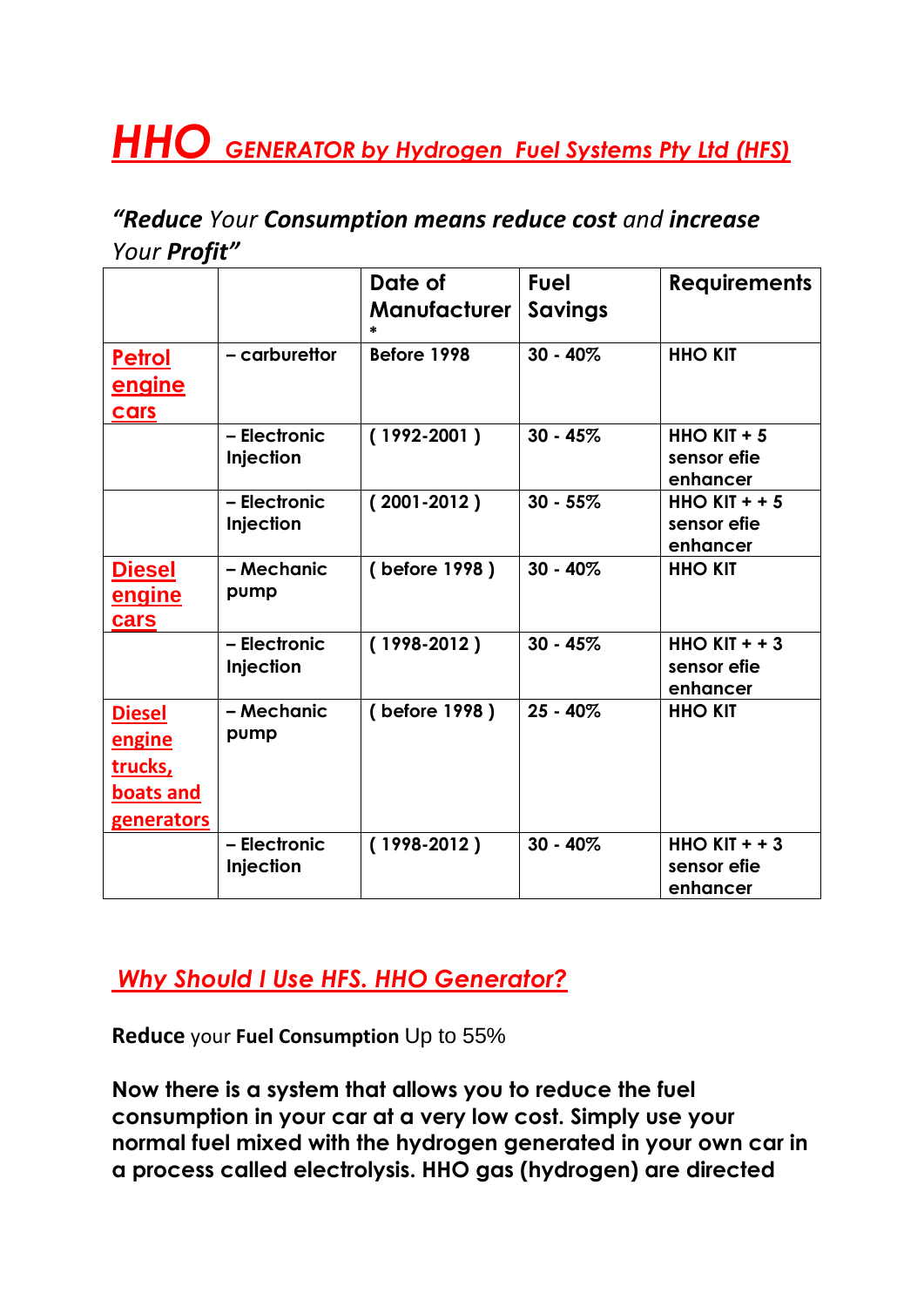**toward the engines combustion chamber, via the air intake manifold, where they mix with carbon based fuel (petrol, diesel, lpg) and there they are ignited. This increase the octane level of the air/fuel mixture and allow the fuel to burn almost completely, thus reducing the amount of pollutants released in the exhaust. HHO kits are simple to use and you will be able to install in your car without the help of a mechanic**

## **Advantages of HFS Hydrogen Generator technology**

□ **Savinas in your actual fuel spending.** This is valid for both highway and town (city) driving as well. Just imagine how much you can save by the end of the year!

**Increases the power and performance of your vehicle.** The more fuel you burn, the more the engine gets rattled up and wrecked. Once you switch to water, it enhance power, and performance.

**Reduces the CO2 emissions.** Eliminating pollution and other harmful excretes our engines let out. What´s wrong with doing something good for the environment?

**Reduces the temperature in the engine.** Also improves engine life-span since its burning at a much cooler state.

**Removes the carbon in your motor and prevent future carbon build up.** 

**Lower noise in the engine. HHO effect in the combustion cycle.**  The engine will sound much quieter than it was before, this is due to less combustion in your car.

**Increases the life span of your engine**

## **How it works**

**Inside the engine there are pistons moving rapidly up and down at a constant rate, generating the power for the car. When a piston lowers it creates a vacuum which sucks in fuel and air (Intake). When it rises it compresses the fuel (Compression) and the spark plug ignites it (Power). An engine will ideally only fire the piston when it has completely reached the top of its tube. However, most engines fire early and don't burn the fuel completely. This creates inefficiency, increases consumption and creates pollution. When the HHO gas (hydrogen) mixes with your gasoline it increases the**